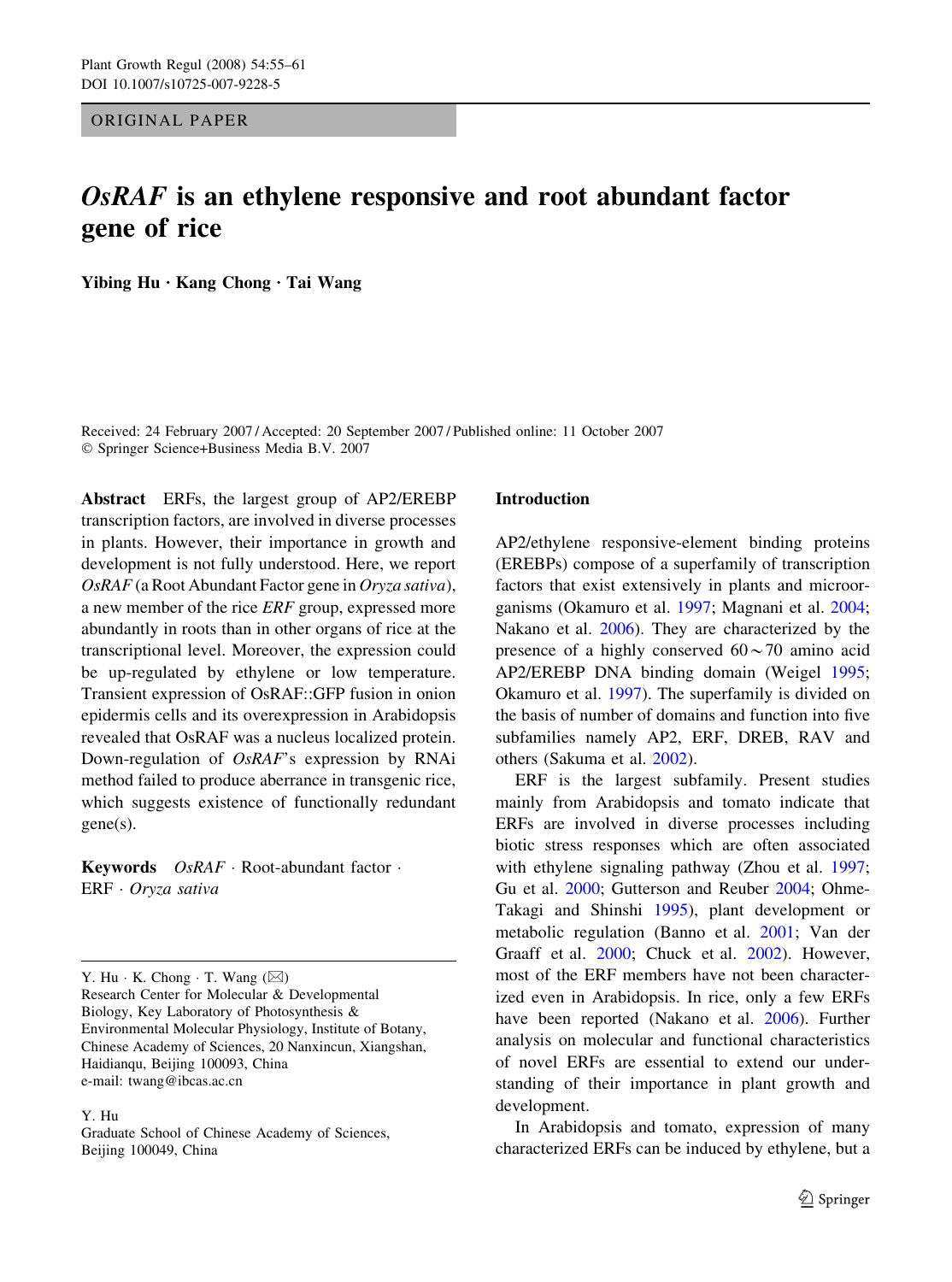corresponding ERF member has not been identified in rice (Gu et al. [2000](#page-6-0); Ohme-Takagi and Shinshi [1995](#page-6-0)). Here, we report *OsRAF*, a functionally unidentified rice ERF gene with known full length cDNA sequence (AK101949) capable of encoding an AP2/EREBP domain contained protein, could be up-regulated by ethylene or coldness and expressed abundantly in roots of rice at the transcriptional level. Moreover, OsRAF accumulated predominantly in the nucleus, which suggests that it might act as a transcription factor.

## Materials and methods

Plant materials and nuclear acid extraction

Rice plants (Oryza sativa L. ssp. japonica cv. Zhonghua 10) were grown under standard conditions. Leaves were collected from 2-week-old seedlings, and inflorescences were harvested at different developmental stages. Young roots and buds were gathered from seeds germinated on sterile water-soaked filter paper for 3 days.

Two-week old rice seedlings were transferred into distilled water (control) for 3 days or into a solution containing 100 µmol/l ethrel (purity, 95%), 50 µmol/l abscissic acid (ABA; Invitrogen) or 20% polyethylene glycol (PEG; –4.5 MPa), with roots immersed completely, and cultivated for  $4 \text{ h}$  at  $28^{\circ}$ C. For lowtemperature treatment, seedlings were exposed to 8°C or to  $28^{\circ}$ C (as a control) for 4 h.

Total RNA was isolated by use of Trizol kit (Invitrogen) according to the manufacturer's protocol. RNA was incubated with RNase-free DNase (Takara) to remove residual genomic DNA.

Analysis of OsRAF mRNA accumulation

For semi-quantitative RT-PCR analysis, an amount of 5 lg of total RNA was reverse-transcribed into firststrand cDNAs by ReverTra Ace (Toyobo). PCR was performed in a 50- $\mu$ l mixture containing 5  $\mu$ l of firststrand cDNA, 20 pmol each of the gene-specific primers 5'-GACAGATCTGATGTGTGGAGGCGC CATC-3' and 5'-TCAACTAGTGAAAAGGGCGC CGTCGATTG-3', 0.4  $\mu$ M dNTPs, 1× GC buffer (Takara) and  $2.5$  U Taq DNA polymerase (5 U/ $\mu$ l, Takara) for 35 cycles. Rice Tubulin A cDNA (Tub A)

was amplified for 25 cycles as a constitutive control (Ding et al. [2002](#page-6-0)).

Northern blot analysis was used to confirm the RT-PCR results. An amount of 25 µg of total RNA was fractioned on a 1.2% agarose-formaldehyde gel and transferred onto Hybond-N+ nylon membranes before UV crosslinking. Hybridization was performed with a 32P-labeled cDNA fragment of OsRAF amplified by the gene-specific primers. The resulting membrane was autographed at  $-80^{\circ}$ C.

Construction of OsRAF expression vector and RNAi vector

A fragment spanning the OsRAF open reading frame (ORF) was PCR amplified from rice cDNA by use of the primers: 5'-GACAGATCTGATGTGTGGAGG CGCCATC-3' and 5'-TCAACTAGTGAAAAGGG CGCCGTCGATTG-3', which contained added BglII and SpeI enzyme sites, respectively. After gel purification, the amplicon was double-digested with BglII and SpeI, then inserted into pCAMBIA1302 (CAMBIA), which was digested with the same endonucleases to generate an OsRAF::GFP fusion construct under the control of CaMV35S promoter. The resulting OsRAF construct 35S::OsRAF::GFP was first introduced into Agrobacterium tumefaciens strain EHA105 and then into Arabidopsis Col. plants by a floral dip method [\(http://www.nlh.no/research/](http://www.nlh.no/research/narc/protocols/floral_dip.htm) [narc/protocols/floral\\_dip.htm\)](http://www.nlh.no/research/narc/protocols/floral_dip.htm).

A construct for RNAi analysis of OsRAF was derived by inserting a nonconserved region (nt 2–534) in the cDNA of  $OsRAF$  (AK101949) into a RNAi tool vector pWTC605 (Zhang et al. [2006](#page-6-0)). The construct was introduced in rice as described previously (Zhang et al. [2006\)](#page-6-0).

Subcellular localization of OsRAF protein

35S::OsRAF::GFP was transformed into Allium cepa (onion) epidermis by  $A$ . tumefaciens transfection (Yang et al. [2000](#page-6-0)). GFP fluorescence signals were detected on microscopy with use of an FITC filter (Zeiss) after incubation of the transformed cells on a MS medium in light at 25°C for 2.5 days. Subcellular localization of OsRAF was further examined in T1 seedlings of transgenic Arabidopsis lines expressing OsRAF::GFP.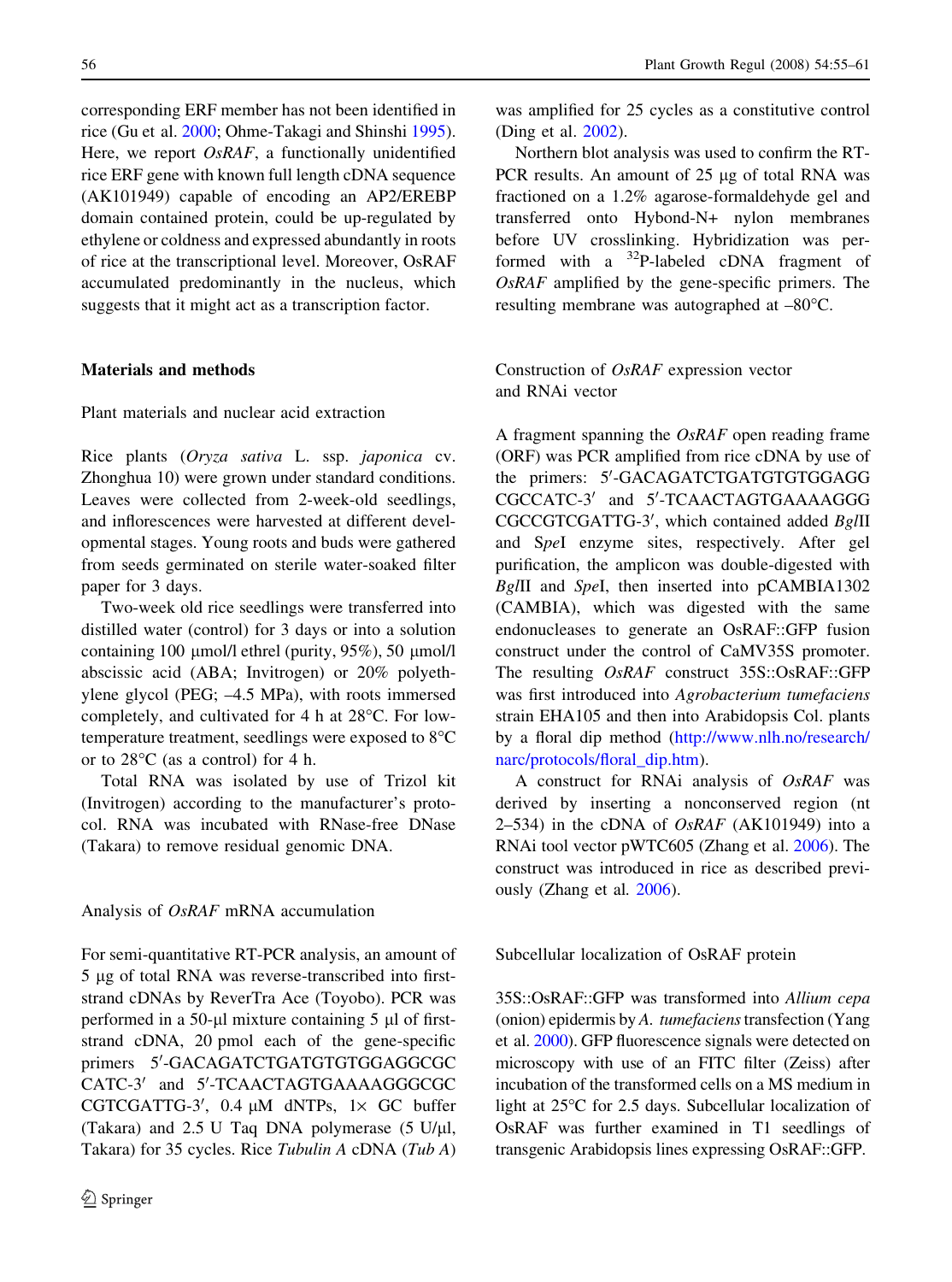Identification of RNAi lines in rice and examination of endogenous OsRAF transcript in the RNAi lines

Positive lines of OsRAF RNAi rice were first screened by use of hygromycin followed by PCR confirmation with the primer pair 5'-AATGAGCTC TGAACGTGCCGAGCCAGAC-3' and 5'-CGGGAA CTACAAGACACGTGC-3'. Endogenous OsRAF transcript in OsRAF RNAi lines was checked by semi-quantitative RT-PCR with the gene specific primer pair. Rice Tubulin A (Tub A) cDNA was amplified as a constitutive control (Ding et al. [2002](#page-6-0)).

# Results

#### OsRAF is an ERF-like gene

Genomic sequence prediction revealed a putative rice ERF gene, designated OsRAF (Os03g08470), with a 1575-bp cDNA and a 1005-bp ORF capable of encoding 334 amino acids (AK101949). The predicted protein has a calculated molecular mass of 35.7 kD and a pI of 6.07, with a relatively hydrophilic feature. A BLASTN search with DNA sequence of *OsRAF* retrieved only one hit with 100% identity in the TIGR rice genomic database, which suggests that  $OsRAF$  exists as a single-copy gene. The genomic sequence of OsRAF localizes in chromosome 3 (AC079633) (Map Viewer, [http://](http://www.ncbi.nlm.nih.gov/mapview) [www.ncbi.nlm.nih.gov/mapview](http://www.ncbi.nlm.nih.gov/mapview)) and contains two introns.

Phylogenetic analysis based on alignment of full amino acid sequences of OsRAF and other characterized rice AP2/EREBP proteins revealed that OsRAF grouped with known ERFs but not DREBs (Fig. [1](#page-3-0)a). In addition, the amino acids 15 and 20 in the AP2/EREBP domain of OsRAF are A and D, which are conserved in the known ERF proteins from different species and essential for binding to GCC box (Sakuma et al. [2002;](#page-6-0) Sessa et al. [1995](#page-6-0)), so OsRAF is suggested to be an ERF-like protein.

OsRAF contains a single AP2/EREBP DNA binding domain (amino acids 110–166) (Fig. [1b](#page-3-0)) and an aspartic acid-rich region of 25 amino acids (amino acids 53–77) proposed as a transcriptional activation domain (Mitchell and Tjian [1989](#page-6-0); Jofuku et al. [1994;](#page-6-0) Elliott et al. [1996\)](#page-6-0). Moreover, the protein has a putative nuclear-targeting motif KKKR (amino acids 104–107). All these features imply that  $OsRAF$ is a potential transcription factor.

#### OsRAF is a nucleus localized protein

ERF proteins are identified as transcription factors that regulate target gene expression in nuclei (Fujimoto et al. [2000\)](#page-6-0). To explore whether OsRAF possesses this characteristic, we first checked its transient expression in onion epidermis cells, fluorescence observation revealed the OsRAF::GFP fusion protein accumulated predominantly in the nucleus, which was supported by the expression of OsRAF::GFP fusion protein in root tips of OsRAF transgenic Arabidopsis (Fig. [2\)](#page-4-0). The nuclear localization in combination with the domain/motif features of OsRAF further suggested that the protein is a transcription factor.

# OsRAF is predominantly expressed in roots of rice

To elucidate the function of  $OsRAF$ , we analyzed its expression profile by semi-quantitative RT-PCR (data not shown), which was confirmed by Northern blot analysis (Fig. [3a](#page-5-0)). OsRAF was expressed more abundantly in roots but less so in leaves, inflorescences, buds and embryos (Fig. [3](#page-5-0)a), a pattern of expression very much like that of RAF, a rootabundant ERF-type gene of barley (Hordeum vulgare) (Jung et al. [2007](#page-6-0)). OsRAF and RAF share 49.14% amino acid identity, which implies they may have the same or similar function(s).

#### OsRAF responds to ethylene and low temperature

Considering that most of the reported ERF/DREB proteins from rice or other plant species play important roles in response to biotic and/or abiotic stresses (Nakano et al. [2006\)](#page-6-0), we investigated OsRAF expression under stress-associated stimuli, including ethrel, ABA, cold, and water deficit mimicked by PEG solution. Both RT-PCR (data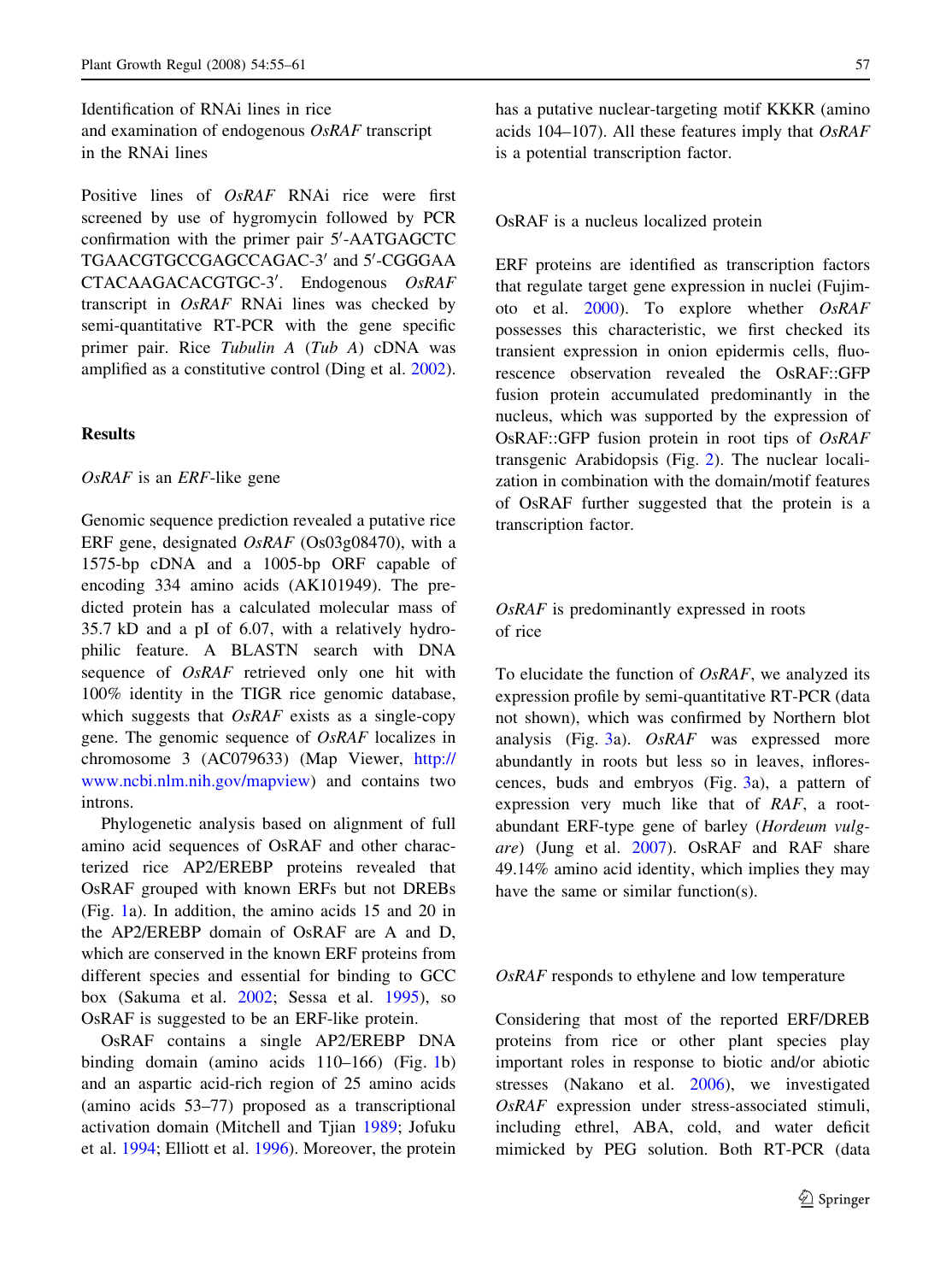<span id="page-3-0"></span>Fig. 1 OsRAF encodes an ERF-like protein. (a) Phylogenetic tree (ME) constructed by use of MEGA version 3.1 (Kumar et al. [2004](#page-6-0)) based on amino acid sequence alignment of OsRAF and other characterized AP2/EREBP proteins in rice by ClustalX (version 1.81). Bootstrap values, evaluated for 500 bootstrap trails, are shown at branch points. The sequences are OsRAF, Oryza Sativa, this study; OsBIERF3, CAC39058; OsBIERF1, AAV98700; OsBIERF4, NP\_001049180; OsEBP-89, AAK92636; OsEREBP1, AAF23899; OsBIERF2, AAV98701; OsDREB1A, AAQ06658; OsAP2-1, BAE78578; OsDREB1B, AAP83888; OsDREB1C, NP\_001056661; OsDREB1D, NP\_001056909; OsDREB2, NP\_001042107; FZP, AAX83561; OsERF3, BAB03248). (b) Alignment of OsRAF and RAF (from Hordeum vulgare; AAZ14086) amino acid sequences



not shown) and Northern blot results showed OsRAF's expression was up-regulated prominently by ethylene and also induced by low temperature (Fig. [3](#page-5-0)b), so  $OsRAF$  could respond to both environmental factor and stress-associated plant hormone inducement.

We further explored the detailed response of  $OsRAF$  to ethylene. RT-PCR results (Fig. [3](#page-5-0)c) revealed that the mRNA level of OsRAF accumulated shortly after 1-h treatment with 1 mM ethrel and waned subsequently. Quantitative analysis showed that  $OsRAF$  expression at 1, 2 and 4 h of the treatment were 2.11, 2.07 and 1.27 folds of the control (Fig. [3c](#page-5-0)), which indicated that  $OsRAF$  was a fast-response ERF member to ethylene inducement.

 $\textcircled{2}$  Springer

OsRAF may have functionally redundant counterpart(s) in rice

To explore OsRAF function, we introduced an RNAi construct of OsRAF into rice. Surprisingly, both T0 and T1 RNAi rice did not show an aberrant phenotype. However, OsRAF expression was decreased at the transcriptional level in many RNAi transgenic lines (including L1, L2, L5, L11 and L16), as detected by RT-PCR (Fig. [4](#page-5-0)), which implies that the RNAi construct was effective in transgenic rice. Knock down of OsRAF's expression failed to produce an aberrant phenotype, which suggests the existence of functionally redundant gene(s). In fact, we retrieved three functionally unidentified AP2/EREBP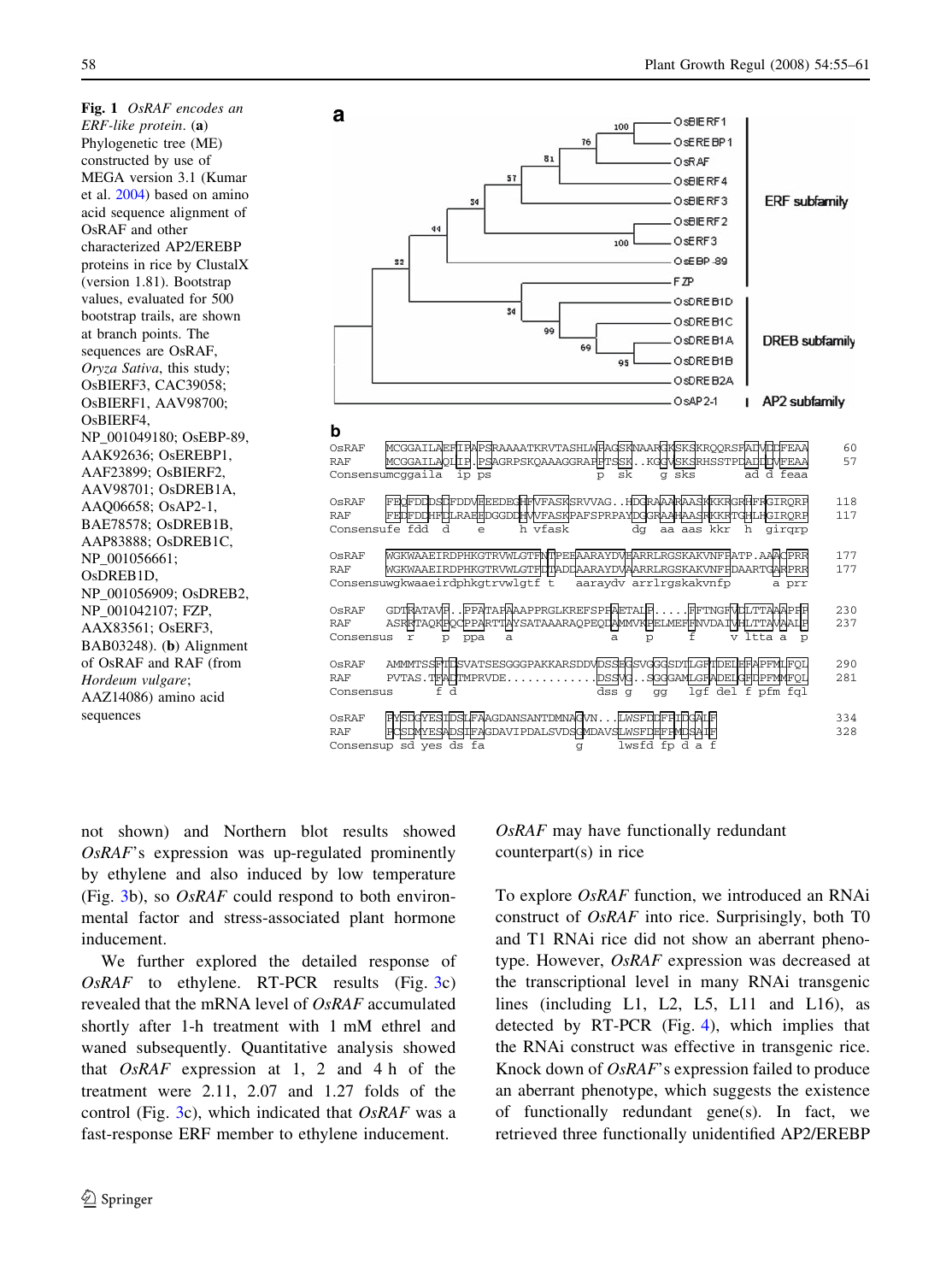<span id="page-4-0"></span>Fig. 2 OsRAF is a nucleuslocalized protein.  $(a-d)$ Onion epidermis transformed with 35S::OsRAF::GFP construct (a, b) or pCAMBIA1302 (control) (c, d) observed under microscopy with an FITC filter (Zeiss)  $(a, c)$  or under bright field  $(b, d)$ .  $(e-g)$ OsRAF::GFP signals in root tip cells from transgenic Arabidopsis plants observed under microscopy (e) or stained with propidium iodide (f) with an FITC filter, g is a bright-field graph. Arrowhead indicates endopleural cell. Scale  $bar = 50 \mu m$  in a for a to b, in c for c to d and in e for e, f, g



domain-containing proteins in the rice database (gene locus: Os09g0434500; Os03g0182800; Os09g0286600). Sequence analyses revealed that they share more than 40% amino acid identity with OsRAF, which implies that they may have similar functions.

# Discussion

On the basis of phylogenetic analysis and the characteristics of ERF conserved amino acids 15 and 20 in the AP2/EREBP domain, OsRAF encodes an ERF-like protein. Nuclear localization of OsRAF::GFP fusion suggested that it was a potential transcription factor. At the transcriptional level, *OsRAF* accumulated predominantly in roots of rice and could be upregulated by ethylene or low temperature, suggests that like RAF from barley which confers enhanced pathogen resistance and salt tolerance in Arabidopsis (Jung et al. [2007](#page-6-0)), it is a biotic and abiotic stressresponsive factor. Moreover, the OsRAF response to ethylene was very fast as compared with that of other ERF genes such as AtERF1, AtERF2, AtERF4, and AtERF5 from Arabidopsis (Fujimoto et al. [2000](#page-6-0)). The significance of the expression pattern probably lies in the fact that animals can avoid adverse surroundings by moving away, but plants must rely on regulating the expression of stress-associated genes such as ERFs to adapt. The fast response of OsRAF to ethylene inducement suggests that it may have important function(s) in the adaptation process.

In Arabidopsis and rice, only a small part of ERFs contain introns (Nakano et al. [2006](#page-6-0)). Interestingly, OsRAF possesses two introns in its DNA sequence, the first between the two exons (AC079633: nt 94653–94761) and the second within the  $3'$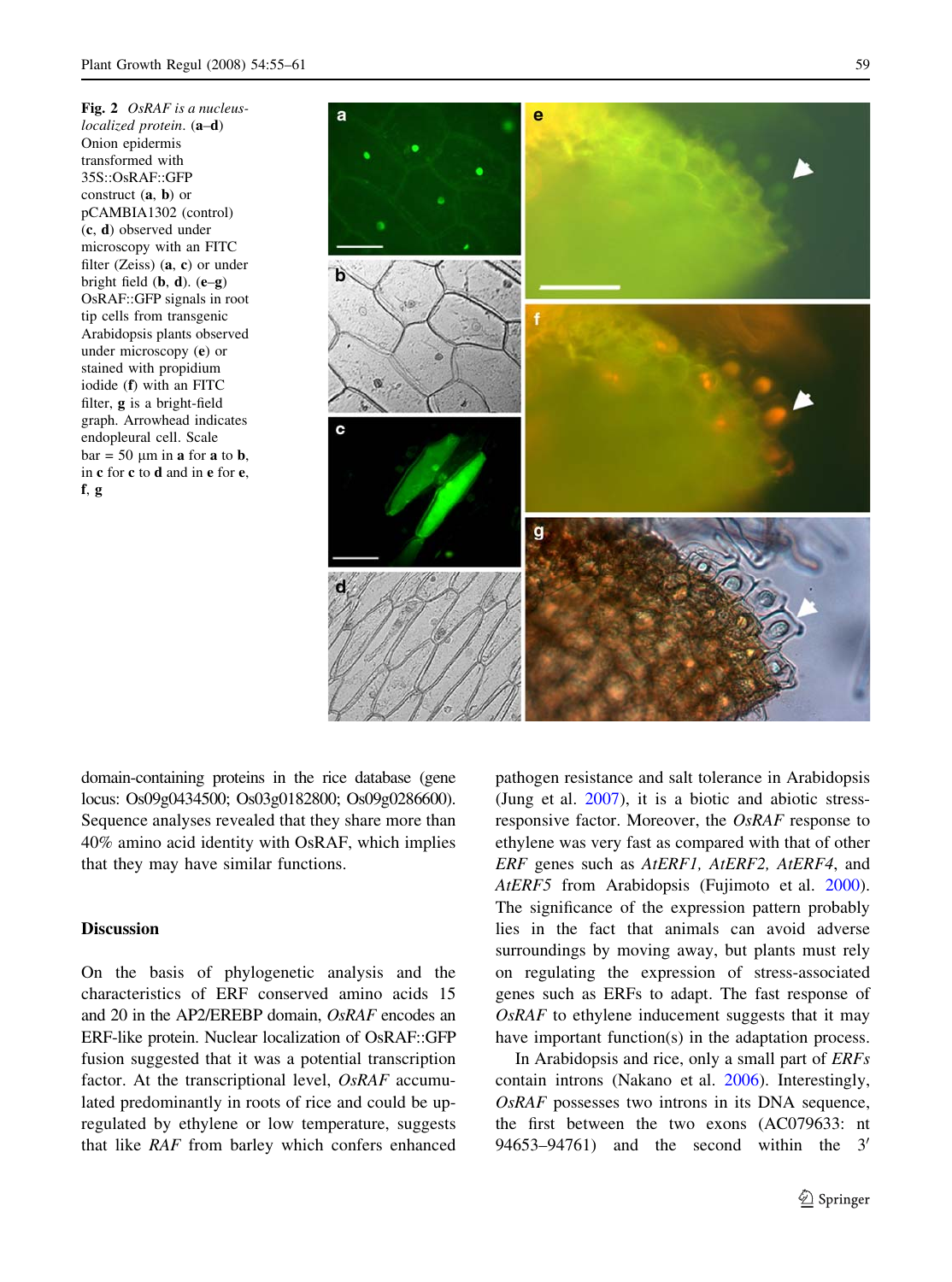<span id="page-5-0"></span>

Fig. 3 Expression of OsRAF detected by Northern blot analysis (a, b) or RT-PCR (c). In a and b, rRNAs used as markers to indicate that equal amount of RNAs were loaded in each lane. In  $c$ , expressions of Tubulin A (Tub A) were used as constitutive controls. Expression intensity was quantitatively analyzed by Scion Image (Scion Corporation). (a) OsRAF expression in leaf (Le), radicle (Rad), young bud (By), old bud (Bo), embryo (Em), young flowe r (Fy), old flower (Fo). (b) OsRAF expression after 4-h treatment with plant hormones or environmental factors. Control (Con), cold (Col), PEG (20%), ethrel (Eth), ABA. (c) OsRAF expression at 1, 2 and 4 h of 1 mM ethrel treatment were 2.11, 2.07 and 1.27 folds of control respectively. Water was used as a control (Con) of the treatment. Results shown below the image represent quantified values of OsRAF mRNA levels (ratios of normalized data by use of the tubulin signals for control or ethrel-treated samples), and the data are mean  $\pm$  SD of triplicates



Fig. 4 RT-PCR analysis and phenotypes of OsRAF RNAi T1 rice. (a) RT-PCR result of OsRAF expression in different lines of RNAi T1-positive rice: line 1, line 2, line 5, line 11, line 16. WT=wild type. Quantitative analysis was performed according to the method described in Fig. 3c. (b) Comparison of WT and T1 OsRAF RNAi line 2

noncoding region (AC079633: nt 95540–95650). Generally, the  $3'$  noncoding region is essential for the stability of mRNA and efficiency of translation (Russell and Liebhaber [1996](#page-6-0); Decker and Parker [1995\)](#page-6-0). In OsRAF, removal of the second intron in the  $3'$  noncoding region after transcription suggests that the spliced  $3'$  noncoding sequence might play an important role in post-transcriptional regulation.

The inability of RNAi to identify  $OsRAF$  function implies the existence of functionally redundant gene(s) in rice genome. The repression of one gene's function may be remedied by that of other(s), a situation often encountered in the functional analysis of AP2/EREBP family members by RNAi method (Nakano et al. [2006;](#page-6-0) Zhang [2003](#page-6-0)). Perhaps overexpression is the best way to address a gene's function under the circumstances.

In summary, our experiment identified that  $OsRAF$ was an ethylene responsive gene. As mentioned in the introduction, no such genes in rice had been reported previously although ethylene responsive genes were extensively investigated in Arabidopsis and in tobacco. Moreover, our data from rice together with research from other species showed that these ERF genes were similar in function (Nakano et al. [2006](#page-6-0)). In contrast, functions of AP2 subfamily members varied obviously. For example, APETALA2 and its homologues in maize and in petunia play different roles in plant development (Moose and Sisco [1996](#page-6-0); Maes et al. [2001\)](#page-6-0). An intriguing question is why stress responsive ERF members are more conserved in function, whereas development related AP2 members are more versatile? Further investigation will help us gain new insight into the function concerning this superfamily.

Acknowledgement The research was supported by grants from the National Science Foundation of China (No.30370138 and No.30570147).

# References

- Banno H, Ikeda Y, Niu QW et al (2001) Overexpression of Arabidopsis ESR1 induces initiation of shoot regeneration. Plant Cell 13:2609–2618
- Chuck G, Muszynski M, Kellogg E et al (2002) The control of spikelet meristem identity by the branched silkless1 gene in maize. Science 298:1238–1241